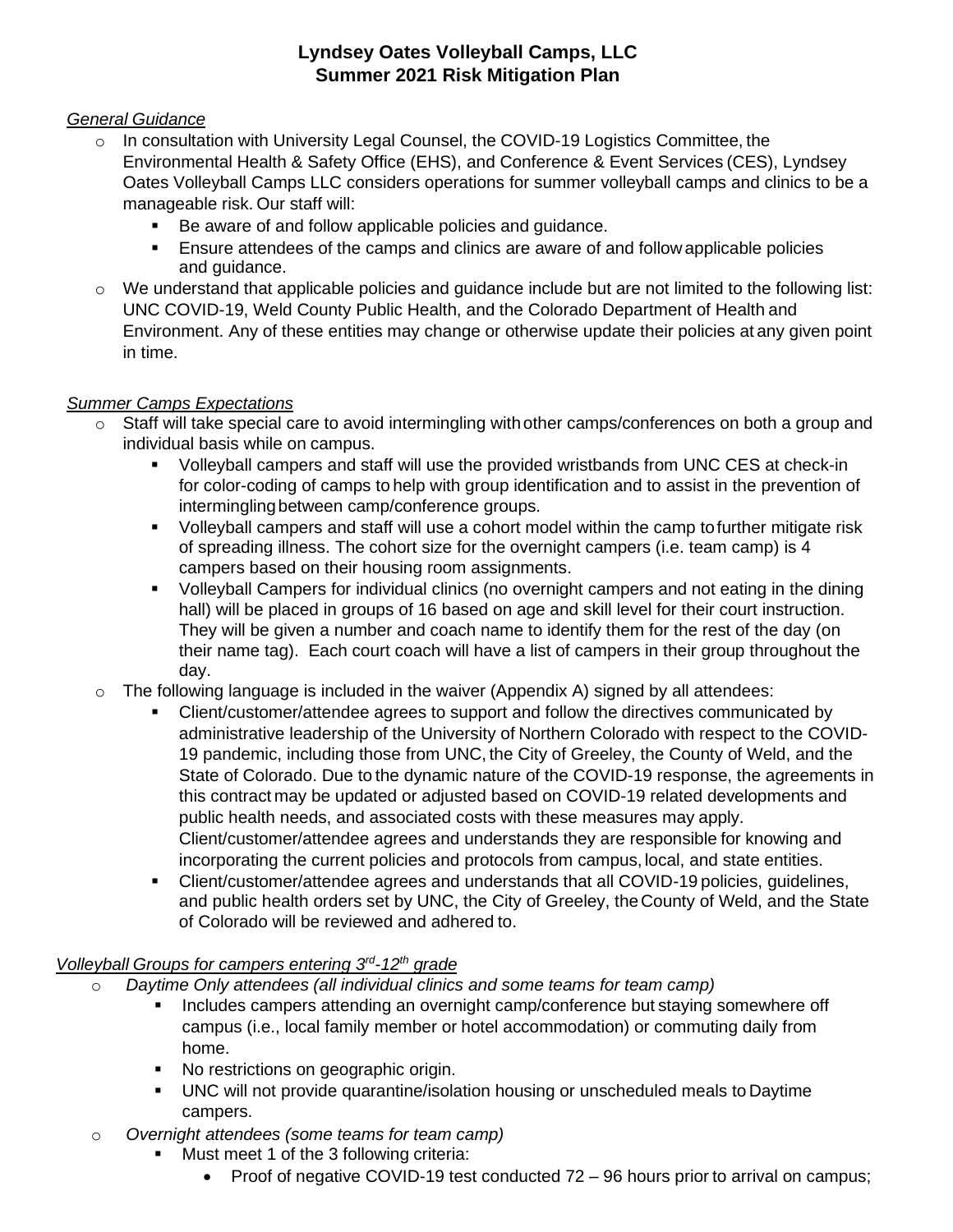- Proof of vaccination (i.e. received both shots if required);
- Proof of a positive test no less than 10 days and no more than 90 days prior to arrival on campus.
- **EXEC** Camp staff will be UNC students and staff, but they may be non-Colorado residents.
- The camp director will be responsible for ensuring this requirement is met and appropriate files are maintained and made available to UNC upon request.
- o *Diagnostic Testing for overnight attendees*
	- If any of the following apply to an attendee, they should seek testing immediately at one of the many community resource locations, including the Mako Testing site on campus (if still available).
		- People who have symptoms consistent with COVID-19
		- People who have had close contact (within 6' of an infected person for a cumulative total of 15 minutes or more over a 24-hour period) with someone with confirmed COVID-19.
		- People who have taken part in activities that put them at higher risk for COVID-19 because they cannot socially distance as needed, such as with travel, attending large social or mass gatherings, or have been in crowded indoor settings.
		- People who have been asked or referred to get testing by their healthcare provider, local or state health department.
	- UNC does not directly offer diagnostic testing services but there is currently a testing location on site and several more in the local community. The arrangements for, and cost of any diagnostic testing is the responsibility of the attendee or camp organization and NOT UNC. Transportation to or from any diagnostic services is the responsibility of the camp or the attendee, not UNC.

#### *Planning for necessary quarantine and/or isolation:*

- $\circ$  In the event that a quarantine and/or isolation is necessary, the camp staff will abide by the following guidelines:
	- *Daytime Only attendees (all individual clinics and some teams for team camp)*
		- The minor's parent and/or emergency contact will be informed as soon as information is confirmed regarding symptoms or contact tracing (contacts are readily available with the camp director and court coach) with instructions to pick up the camper immediately
		- The camper(s) will wait outside (distanced from each other) on the west side of the Bank of Colorado arena (in case of inclement weather they will wait in the north Hall of Fame entrance to Butler Hancock); a camp staff member will be in direct supervision with the camper(s) until they are picked up by an adult
	- *Overnight attendees (some teams for team camp)*
		- The minor's parent and/or emergency contact will be informed as soon as information is confirmed regarding symptoms or contact tracing (contacts are readily available with the high school coach and the camp director) with instructions to pick up the camper immediately
		- The camper(s) will wait outside (distanced from each other) on the west side of the Bank of Colorado arena (in case of inclement weather they will wait in the north Hall of Fame entrance to Butler Hancock); a camp staff member and/or an adult from the high school team (i.e. coach or chaperone) will be in direct supervision with the camper(s) until they are picked up
		- If the event occurs during the night (after camp hours) the camper(s) will wait in the lobby of their dorm with the direct supervision of an adult from their high school team (i.e. coach or chaperone)
		- Lyndsey Oates Volleyball Camps LLC understands that in the event of a quarantine or isolation scenario, the hosting organization will have no more than 8 hours to have the camper transported off campus or picked up by an adult; this does not include an overnight stay.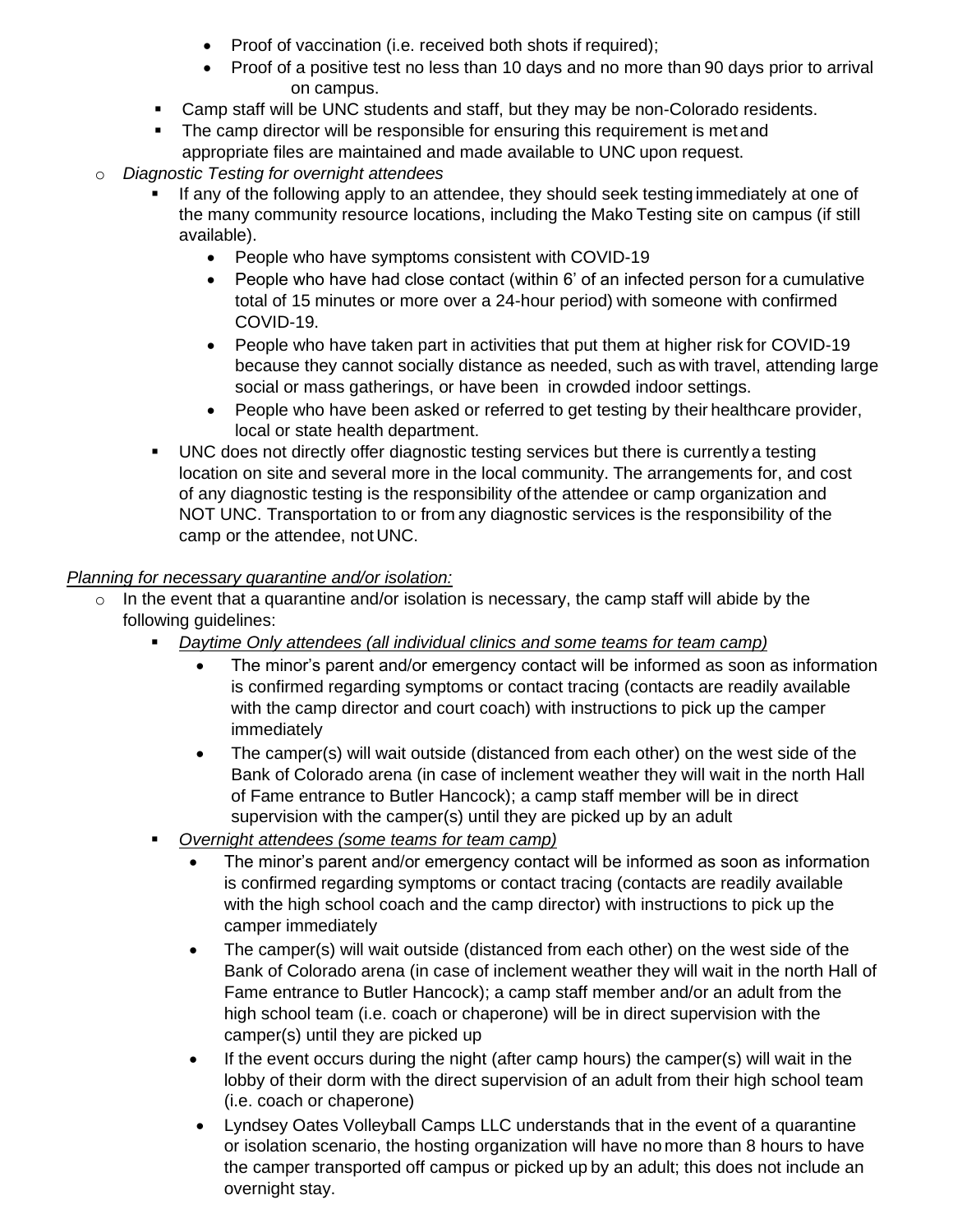- There will be at least one adult staff member per 5 campers in the short-term quarantine or isolation area to supervise.
- In the agreement signed by all coaches during registration they have agreed that if the individual on their team requiring isolation or quarantine cannot be picked up within 8 hours they will transport them off-campus until they can be picked up. (See Appendix C)
- Take away meals will be provided, as appropriate, given the time of day.

#### *Monitoring symptoms:*

- $\circ$  Campers will be required to notify a camp staff member at check-in or throughout the day if they have any symptoms through signage at the check-in desk (see Appendix B).
- o Additionally, an announcement by the camp director will be made at the beginning of each day for the Individual Clinics (Daytime Attendees only); the same language that is included in Appendix B will be in the Team Camp packet that each high school coach receives prior to attending the camp
- $\circ$  At the time of registration campers have already agreed in the waiver (Appendix A) that they would not attend if they have any COVID symptoms.

#### *Self-quarantine prior to arrival at camp:*

 $\circ$  On the registration website and in the confirmation email (sent 7 days prior to camp) it is suggested to all campers that they observe a minimum 5-day self-quarantine prior to camp arrival.

#### *Right to Treat paperwork:*

o Every camper shall have given the Right to Treat through the waiver signed at registration (See Appendix A)

#### *Case Investigation and Contact Tracing*

- Lyndsey Oates Volleyball Camps LLC understands that UNC will NOT provide case investigation or contact tracing for individual camps. However, Weld County Public Health or other agencies may engage in case investigation and/or contact tracing as appropriate.
- The camp director will maintain a list of individuals who attended the camp. This list will be maintained for at least 3 monthsfollowing the end of the camp and will include the first name, last name, email address, and phone number of each individual that attended, worked at, or volunteered for a given camp. This list will be available to UNC upon request.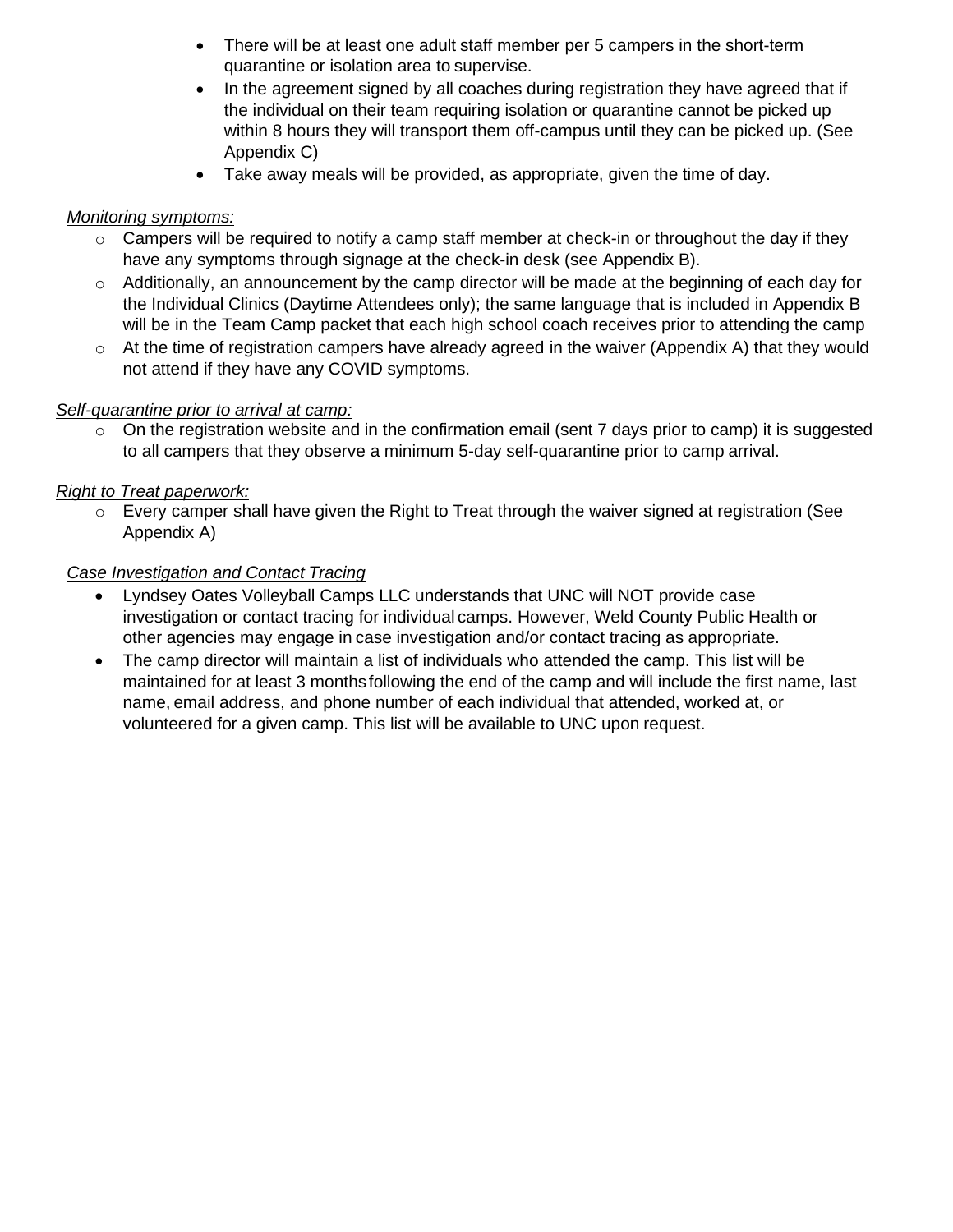#### **APPENDIX A Lyndsey Oates Volleyball Camps LLC Camp Waiver 2021**

|                                                 | Email: 2008. 2009. 2009. 2010. 2010. 2010. 2010. 2010. 2010. 2010. 2011. 2012. 2014. 2016. 2017. 2017. 2017. 20 |
|-------------------------------------------------|-----------------------------------------------------------------------------------------------------------------|
| Emergency contact name: _______________________ |                                                                                                                 |

#### **READ THIS DOCUMENT COMPLETELY BEFORE SIGNING. ITS EFFECT IS TO RELEASE THE UNIVERSITY OF NORTHERN COLORADO AND LYNDSEY OATES VOLLEYBALL CAMPSS LLC FROM ANY LIABILITY RESULTING FROM YOUR PARTICIPATION IN THE ACTIVITIES DESCRIBED BELOW AND WAIVES ALL CLAIMS FOR DAMAGES OR LOSSES AGAINST THE UNIVERSITY OR THE AFOREMENTIONED LLC.**

In consideration of my being permitted by the University of Northern Colorado to participate in the Lyndsey Oates Volleyball Camps on the campus of the University of Northern Colorado and local gymnasiums July 14- 22, 2021, exercising my own free choice to participate voluntarily in the above-named activities, and promising to take due care during such participation, hereby release and discharge, indemnify and hold harmless Lyndsey Oates Volleyball Camps LLC, the State of Colorado acting through the Board of Trustees of the University of Northern Colorado, and their officers, agents, employees, and any other persons or entities acting on their behalf, and the successors and assigns for any and all of the aforementioned persons and entities, against all claims, demands, and causes of action whatsoever, either in law or in equity, relating to injury, disability, death or other harm, to person or property or both, arising from my participation in and/or presence at the above-listed activities.

I acknowledge that I am aware of any hazards and risks which may be associated with my participation in the above-named activities and am unaware of any health issues that would preclude participation. I understand, accept, and assume those hazards and risks, and waive all claims against organizations and persons as set forth above. I understand that I am solely responsible for any costs arising out of any bodily injury or property damage sustained through my participation in normal or unusual acts or conduct associated with the above-named activities.

In addition, in the event of an emergency or non-emergency situation requiring medical treatment, I hereby grant permission for any and all medical attention to be administered to my child/children, in the event of an accidental injury or illness, until such time as I can be contacted. This permission includes, but is not limited to, the administration of first aid, the use of an ambulance, and the administration of anesthesia and/or surgery, under the recommendation of qualifies medical personnel.

I give my permission to use any images/sound/voice in any media for any purpose (except defamatory or pornographic) which may include advertising, promotion, and marketing. I agree that the images may be combined with other texts, images, and graphics, and cropped, altered, or otherwise modified. I agree that I have no rights to the images, and I have no further right to additional consideration or accounting, and I will make no further claim for any reason.

Please follow these guidelines while on campus:

- **•** You must wear your mask (always covering your nose and mouth)
- Do your best to stay physically distanced from others (when not participating)
- Wash your hands and use the hand sanitizer stations often
- o Please do not attend camp if you have the following symptoms. If you develop the following symptoms while at camp notify a camp staff member at check-in or at any time:
	- o Altered/loss of taste or smell o Fever
	- o Sore throat

o Muscle aches

o Cough

o Trouble breathing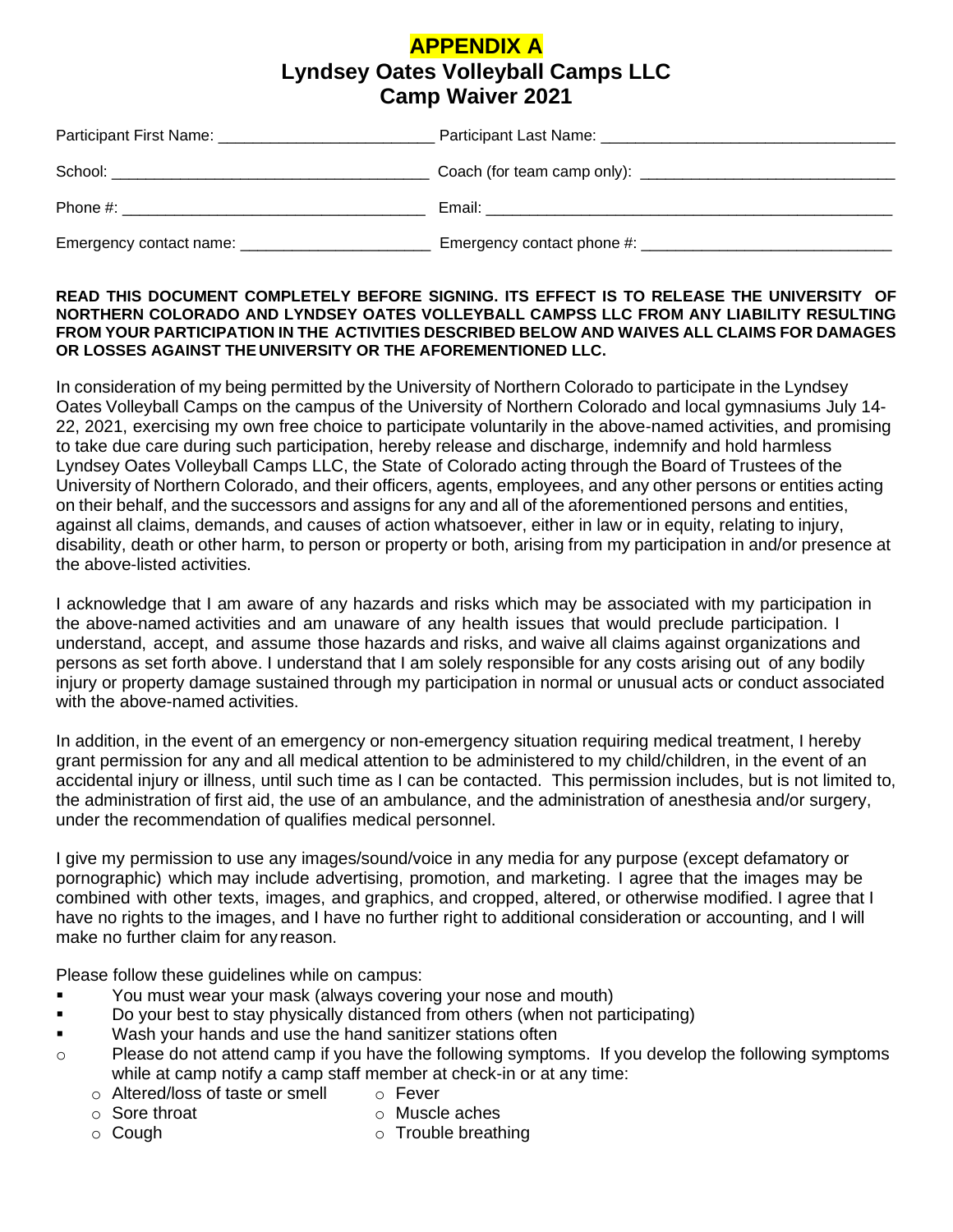By signing this agreement, I acknowledge the contagious nature of COVID-19 and voluntarily agree to the participation terms described above and assume the risk that my child(ren) and I may be exposed to or infected by COVID-19 by attending UNC Volleyball Camps and that such exposure or infection may result in personal injury, illness, permanent disability, and death.

I understand that the risk of becoming exposed to or infected by COVID-19 at UNC Volleyball Camps may result from the actions, omissions, or negligence of myself and others, including, but not limited to, UNC Volleyball employees, volunteers, and program participants and their families. I voluntarily agree to assume all of the foregoing risks and accept sole responsibility for any injury to my child(ren) or myself (including, but not limited to, personal injury, disability, and death), illness, damage, loss, claim, liability, or expense, of any kind, that I or my child(ren) may experience or incur in connection with my child(ren)'s attendance at UNC Volleyball Camps or participation in UNC Volleyball programming ("Claims").

I understand and agree that this release includes any Claims based on the actions, omissions, or negligence of UNC Volleyball, its employees, agents, and representatives, whether a COVID-19 infection occurs before, during, or after participation in any UNC Volleyball activity.

I, and the participant, agree to support and follow the directives communicated by administrative leadership of the University of Northern Colorado with respect to the COVID-19 pandemic, including those from UNC, the City of Greeley, the County of Weld, and the State of Colorado. Due to the dynamic nature of the COVID-19 response, the agreements in this contract may be updated or adjusted based on COVID-19 related developments and public health needs, and associated costs with these measures may apply. I, and the participant, understand we are responsible for knowing and incorporating the current policies and protocols from campus, local, and state entities. I, and the participant, understand that all COVID-19 policies, guidelines, and public health orders set by UNC, the City of Greeley, theCounty of Weld, and the State of Colorado will be reviewed and adhered to.

It is the responsibility of the signing individual (for those under 18) to pick up the participant immediately in the event of a necessary quarantine or isolation situation.

I have had sufficient time to review and seek explanation of the provisions contained above, have carefully read them, understand them fully, and agree to be bound by them. After careful deliberation, I voluntarily give my consent and agree to this Release, Assumption of Risk and Waiver.

|  | Signature of Participant or Parent/Legal Guardian (if participant is under 18) | Date |
|--|--------------------------------------------------------------------------------|------|
|  |                                                                                |      |

\_\_\_\_\_\_\_\_\_\_\_\_\_\_\_\_\_\_\_\_\_\_\_\_\_\_\_\_\_\_\_\_\_\_\_\_\_\_\_\_\_\_\_\_\_\_\_\_\_\_\_\_ \_\_\_\_\_\_\_\_\_\_\_\_\_\_\_\_\_\_\_

*I am the parent or legal guardian of the participant. I have read and understand the provisions of this document,* I consent to participating in the activities described above, and I fully enter into and agree to the above *Release Form Responsibility, Assumption of Risk and Waiver.*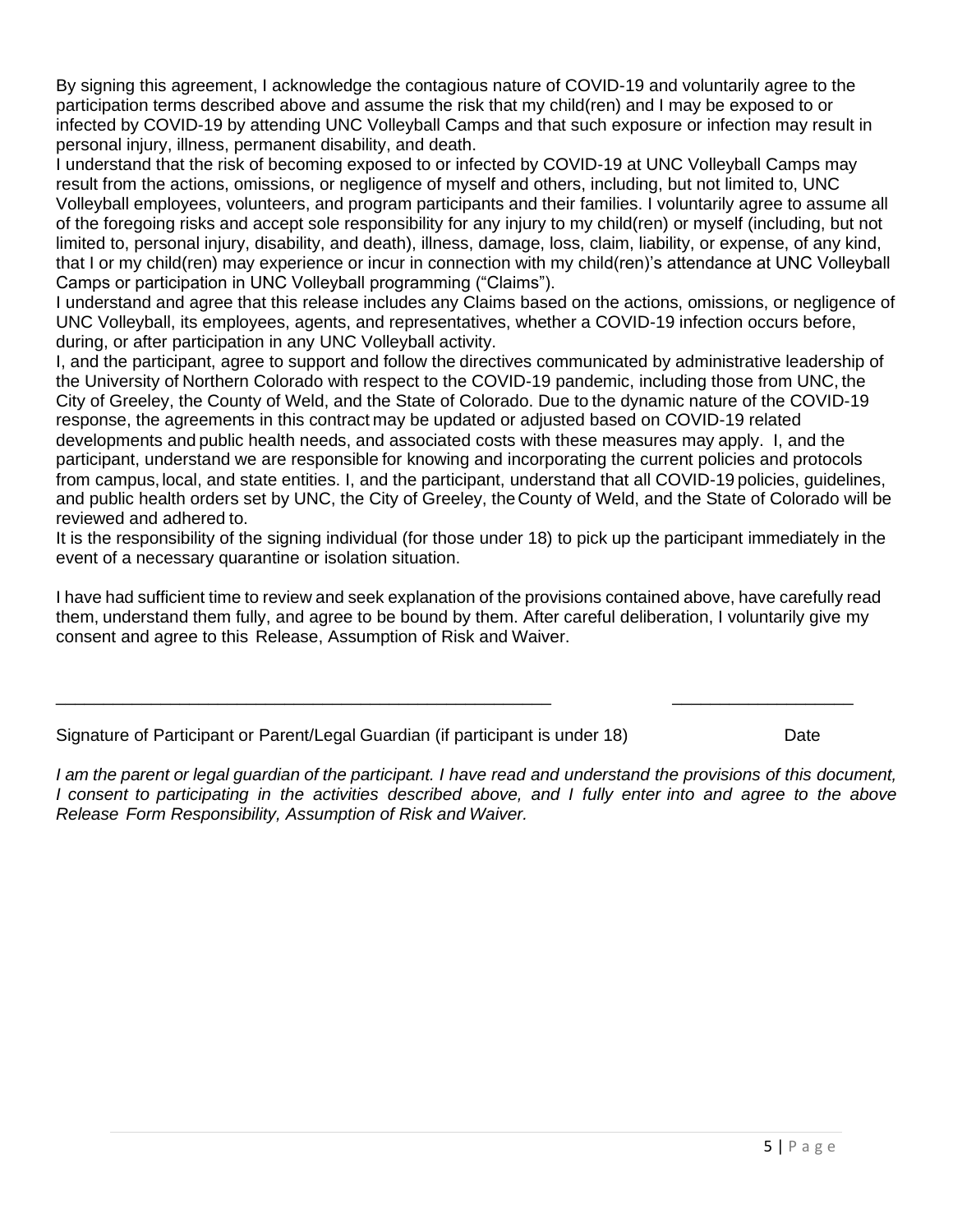## **APPENDIX B** Welcome to UNC Volleyball Camps

Please follow these guidelines while on campus:

- Wear your mask (covering your nose and mouth) at all times
- Do your best to stay physically distanced from others (when not participating)
- Wash your hands and use the hand sanitizer stations often
- Please notify a camp staff member at check-in or at any time if you have been in close contact with an individual who has tested positive for COVID-19 or have the following symptoms:
	- o Altered or loss of taste or smell
	- o Sore throat
	- o Cough
- o Fever
- o Muscle aches
- o Trouble breathing

Thank you for helping us make summer camps possible for everyone! Enjoy your stay!

# Welcome to UNC Volleyball Camps

Please follow these guidelines while on campus:

- Wear your mask (covering your nose and mouth) at all times
- Do your best to stay physically distanced from others (when not participating)
- Wash your hands and use the hand sanitizer stations often
- Please notify a camp staff member at check-in or at any time if you have been in close contact with an individual who has tested positive for COVID-19 or have the following symptoms:
	- o Altered or loss of taste or smell
	- o Sore throat
	- o Cough
- o Fever
- o Muscle aches
- o Trouble breathing

### Thank you for helping us make summer camps possible for everyone! Enjoy your stay!